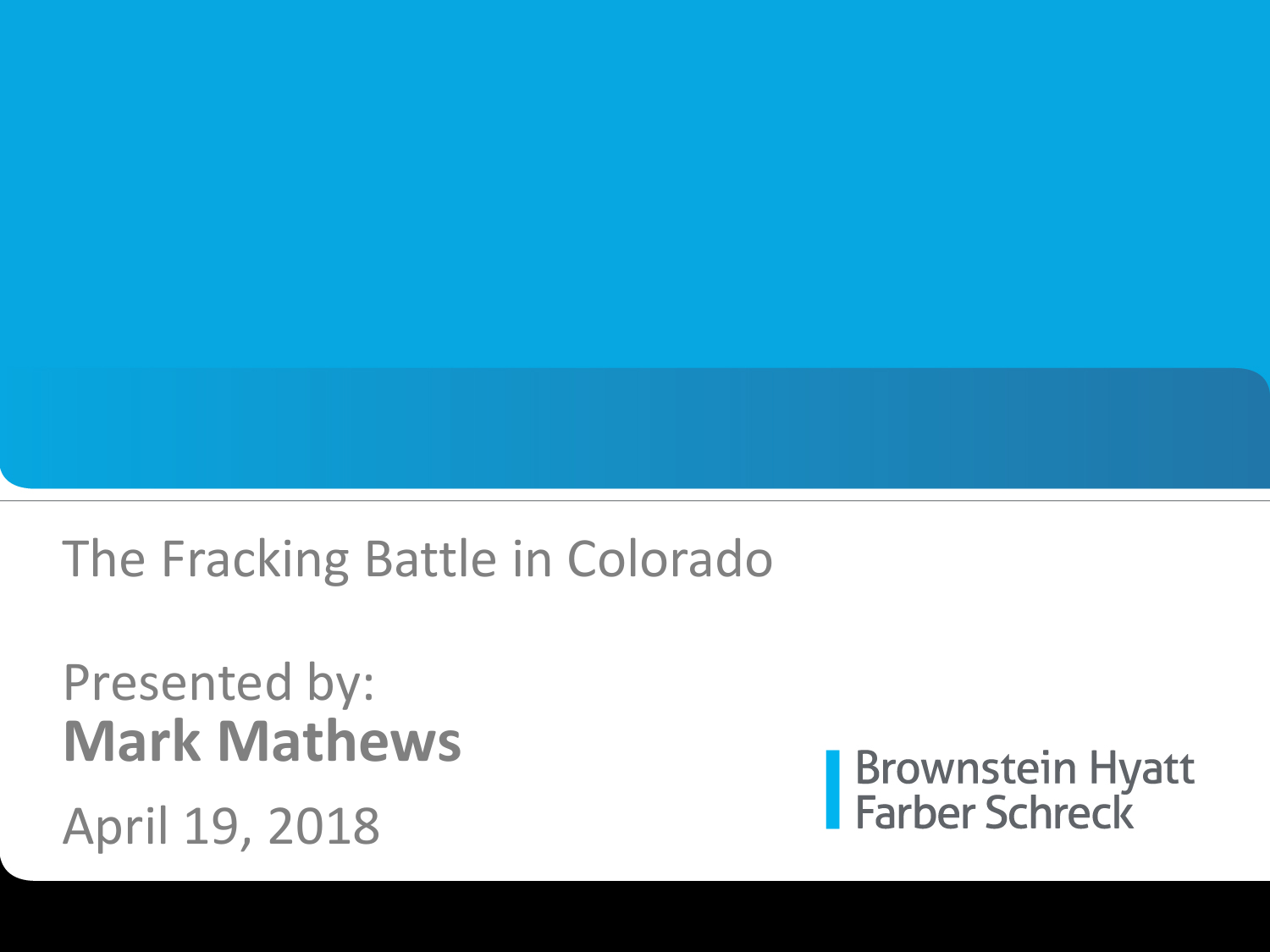# What we will cover

- The law of operational preemption what can local governments legally regulate?
- Potential legislation what can we expect regarding local control and setbacks?
- Litigation: the Martinez decision and the Amendment 71 decision.
- Ballot Measures for 2018.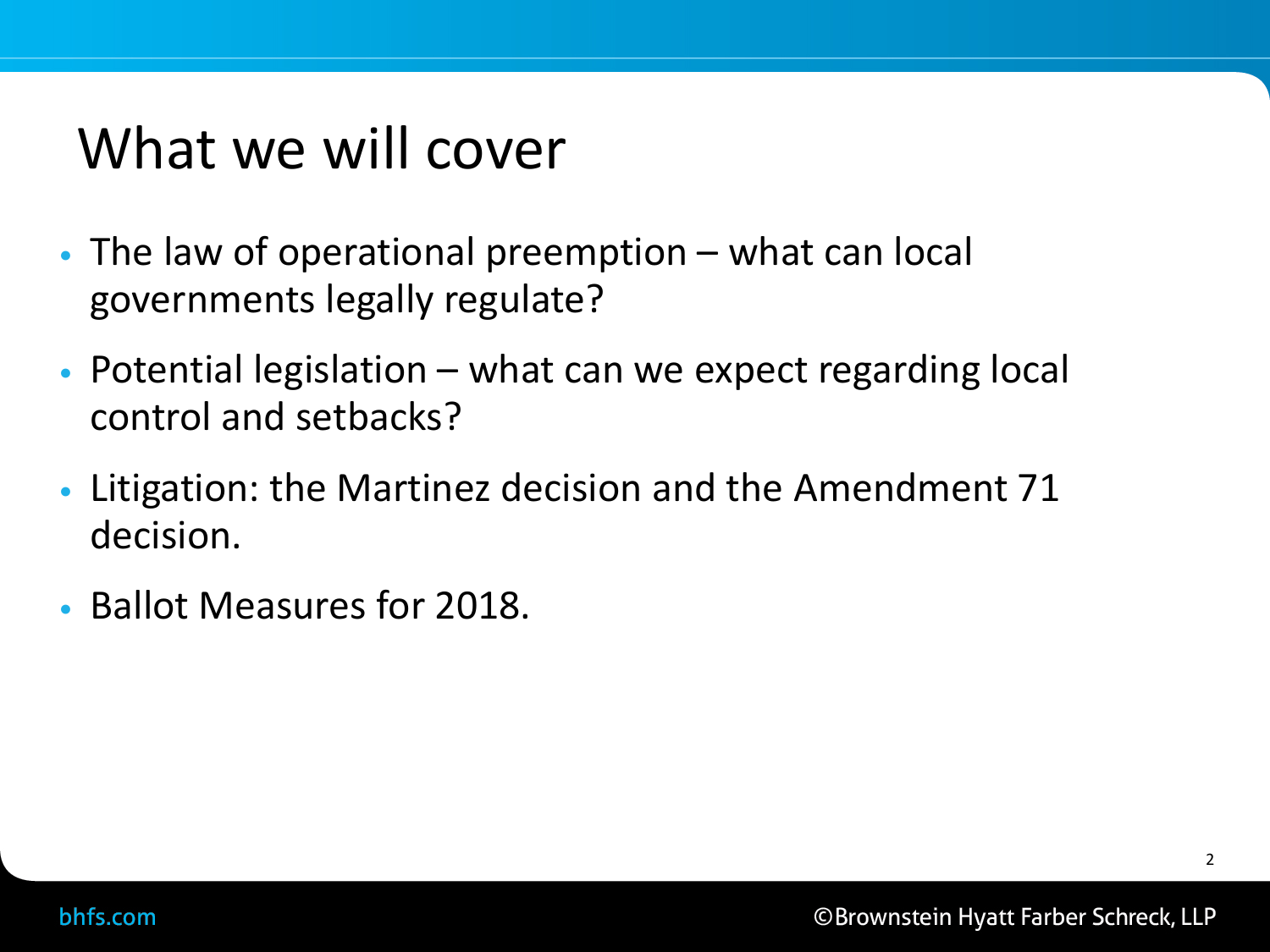# What is operational preemption?

- It's really an issue of who decides how oil and gas is regulated.
- What is the state's role and what is local government's role.
- The state regulates Oil and Gas through the Oil and Gas Conservation Act and has hundreds of pages of regulations covering virtually every aspect of oil and gas development.
- Local governments are passing increasingly comprehensive regulations covering the same issues regulated by the state.
- So who decides? The Longmont and Fort Collins decisions.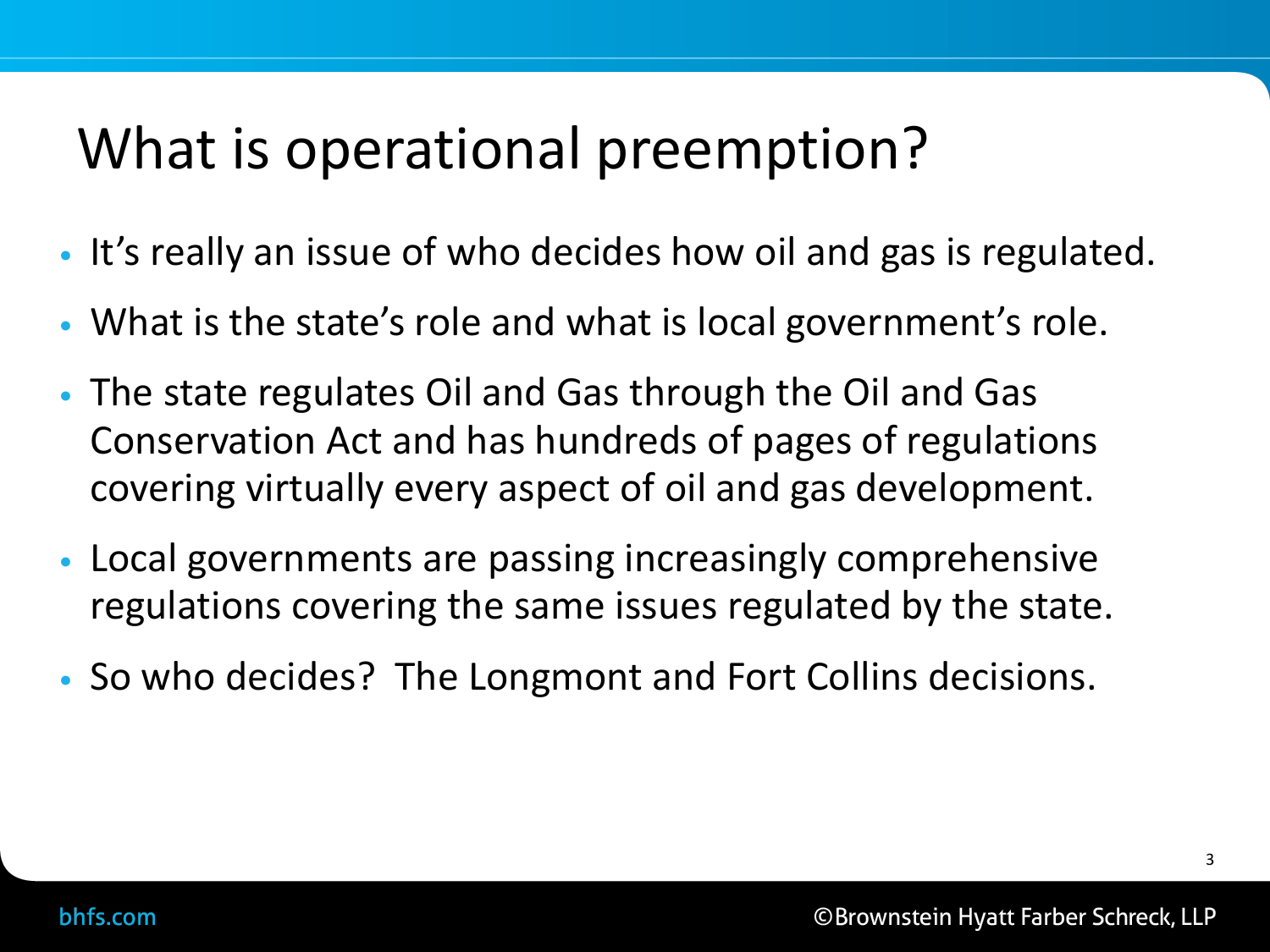#### What do the Longmont and Fort Collins decisions mean?

- Some groups have interpreted these decisions as "narrow." They argue that the decisions say nothing more than bans and long-term moratoria are illegal.
- The decisions change the ground rules of local government control in Colorado.

4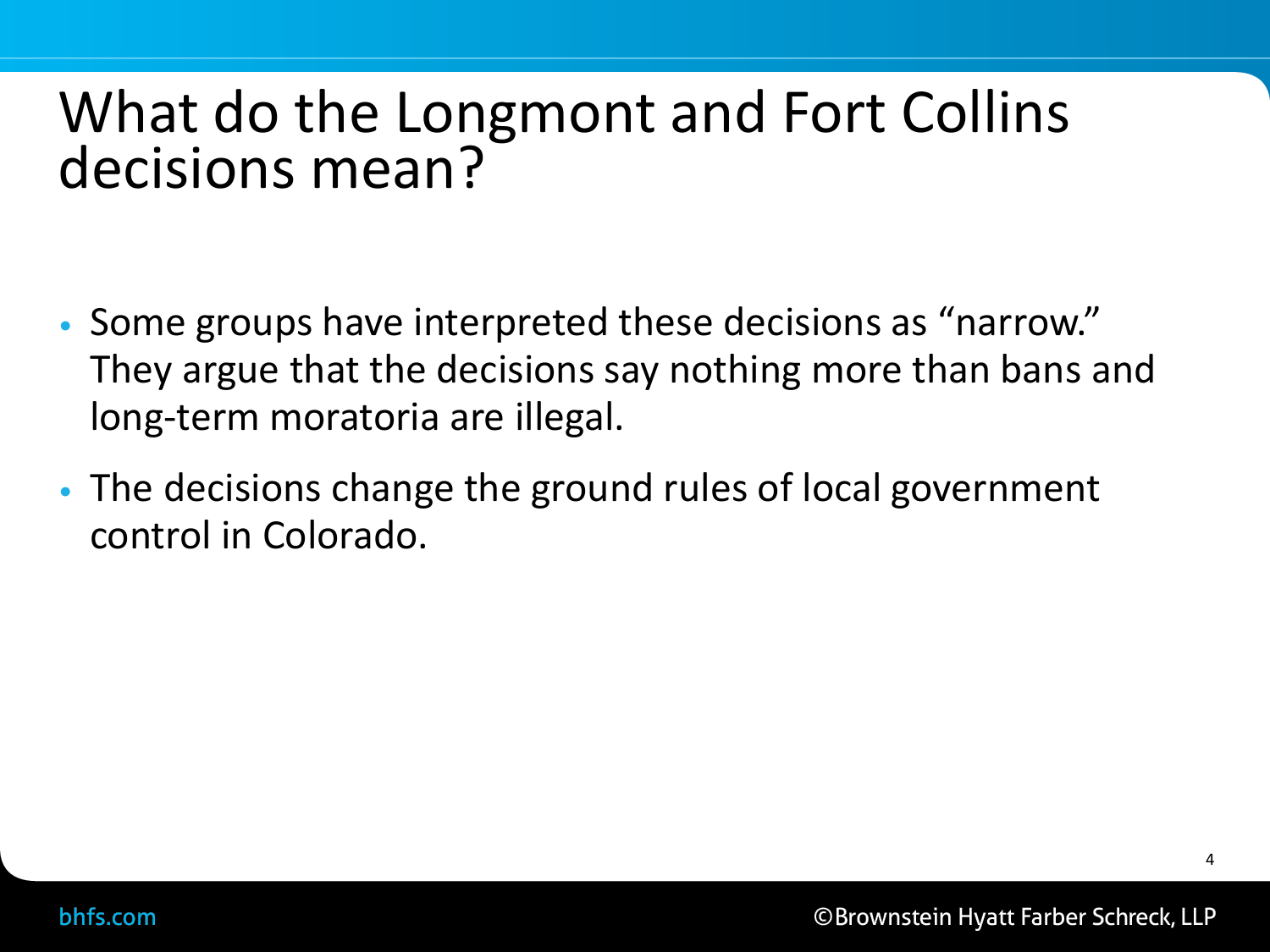# Operational Conflict Test

- "We will analyze an operational conflict by considering whether the effectuation of a local interest would materially impede or destroy a state interest, recognizing that a local ordinance that authorizes what state law forbids or that forbids what state law authorizes **will necessarily satisfy this standard.**"
- Local government law can be conflicted in two ways: Is there a conflict (forbid/authorize test) and, even if there isn't, does the local government law materially impede the state's interest?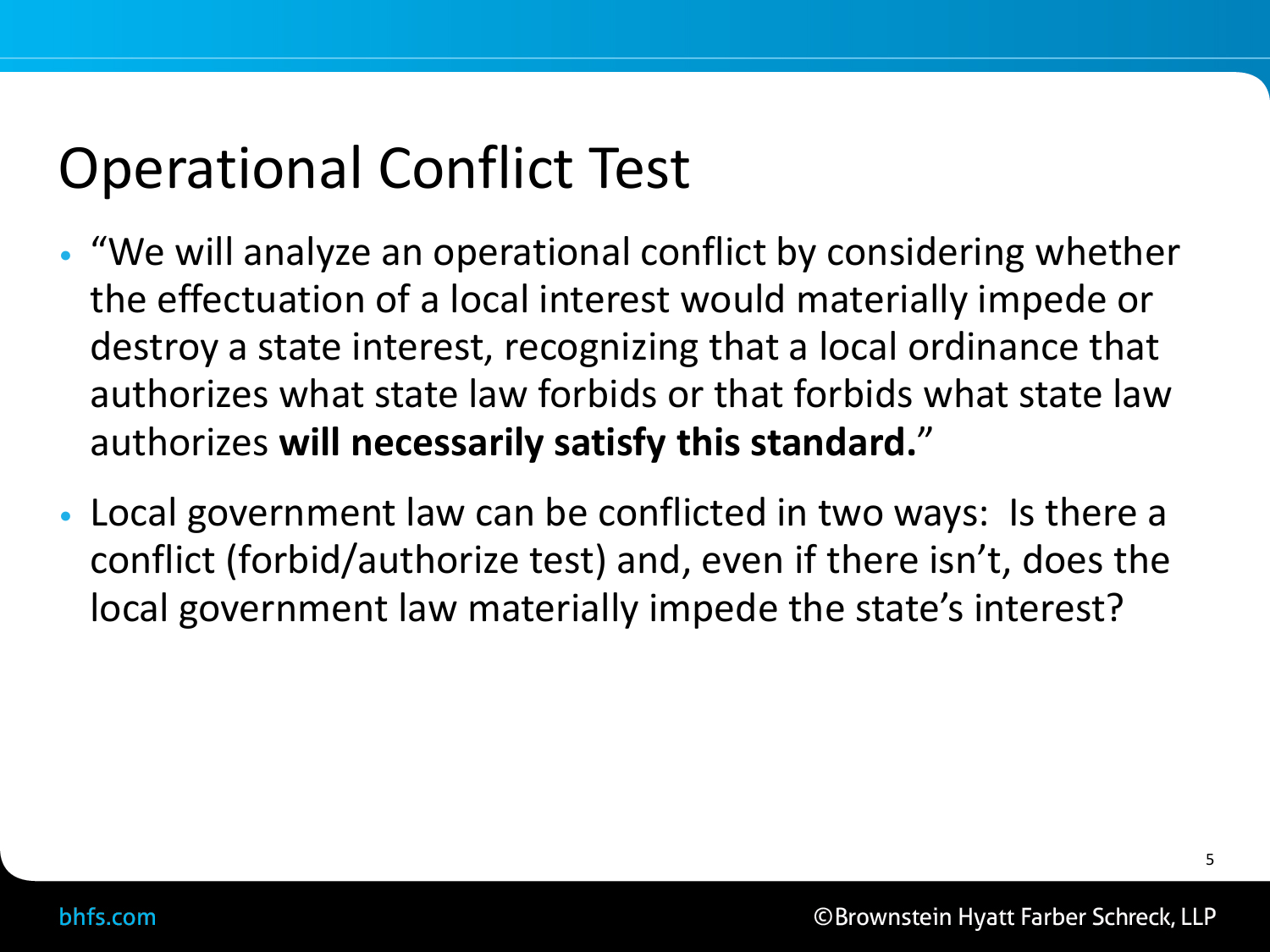# How is this test applied?

• Court held that industry was right: "[i]n virtually all cases," the operational conflict test "will involve a facial evaluation of the respective statutory and regulatory schemes, not a factual inquiry as to the effect of those schemes 'on the ground.'"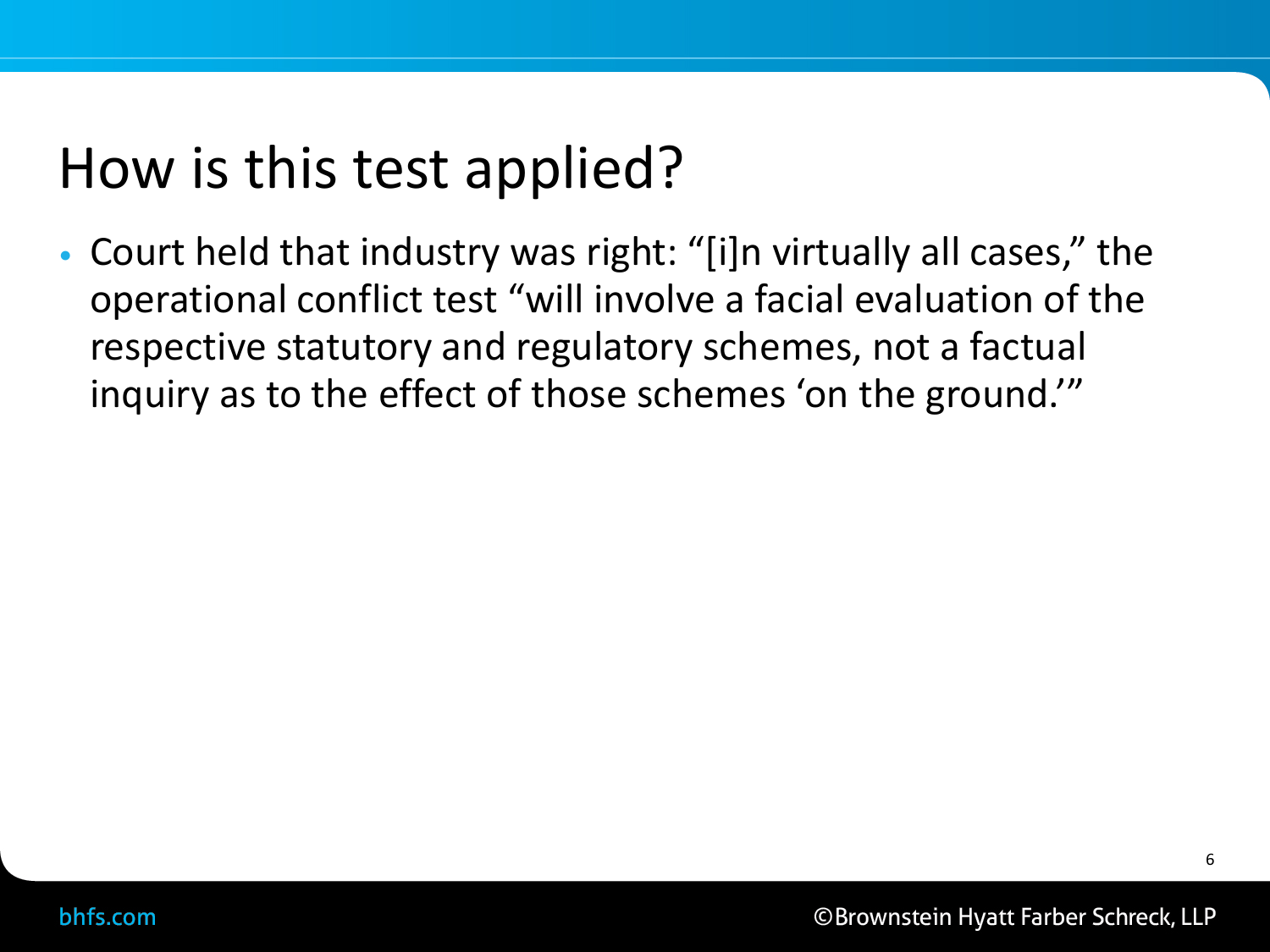# How is this test applied (part 2)

- Huge impact. Operational conflict cases should be resolved on summary judgment within a year of the filing of a complaint, rather than after years of discovery and hearings.
- Should be no need for long trials or discovery.
- Issues raised by Longmont alternatives to fracking, level of activity in area, safety of fracking – are irrelevant.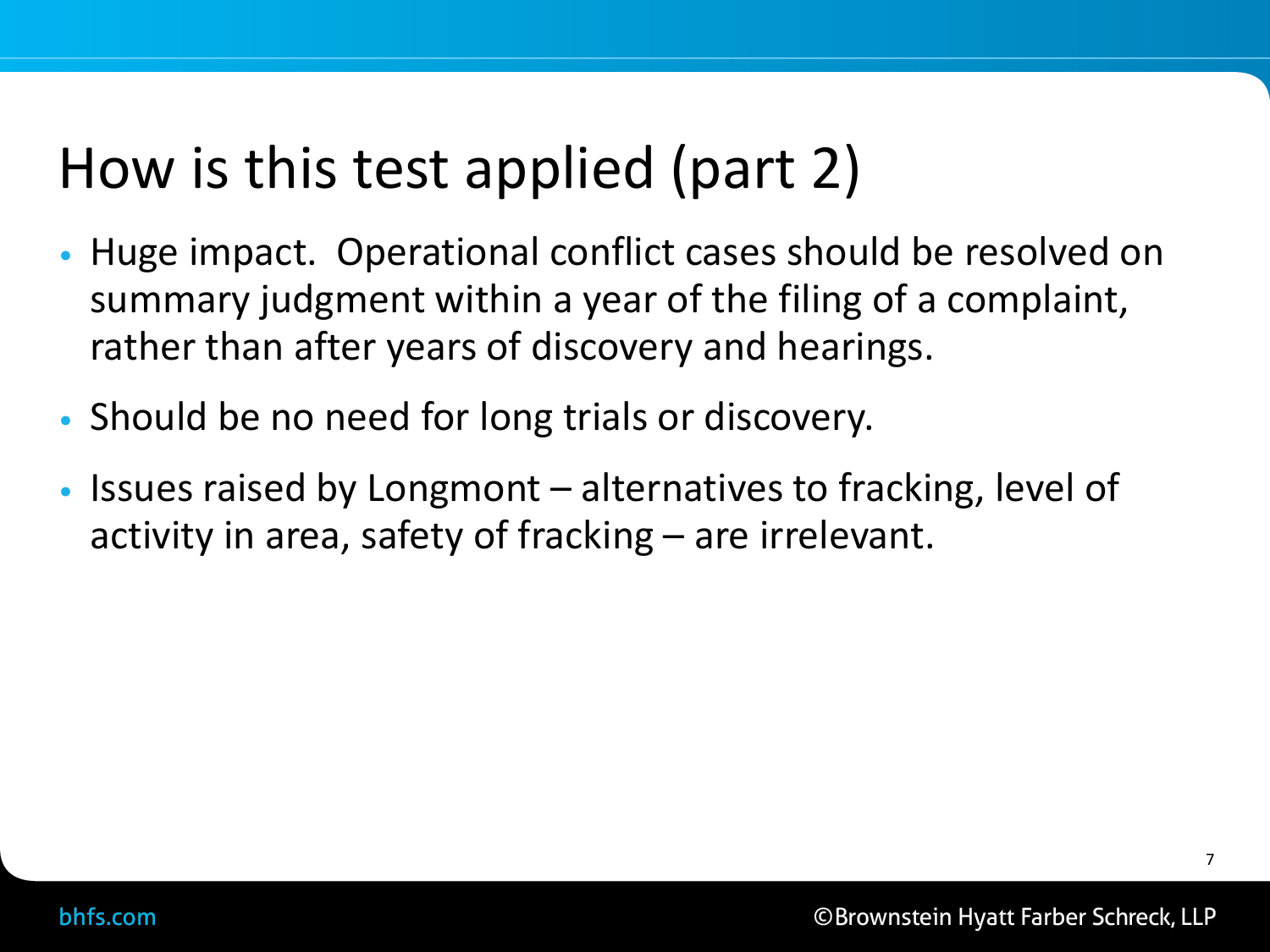- So . . .<br>The importance of these decisions cannot be overstated.
- For the first time in Colorado, we now have a clear statement by the highest court as to what the operational conflict standard is (forbid/authorize and materially impede), and how it should be applied (a facial analysis between the state and local government law).
- Thornton litigation will test this interpretation.



8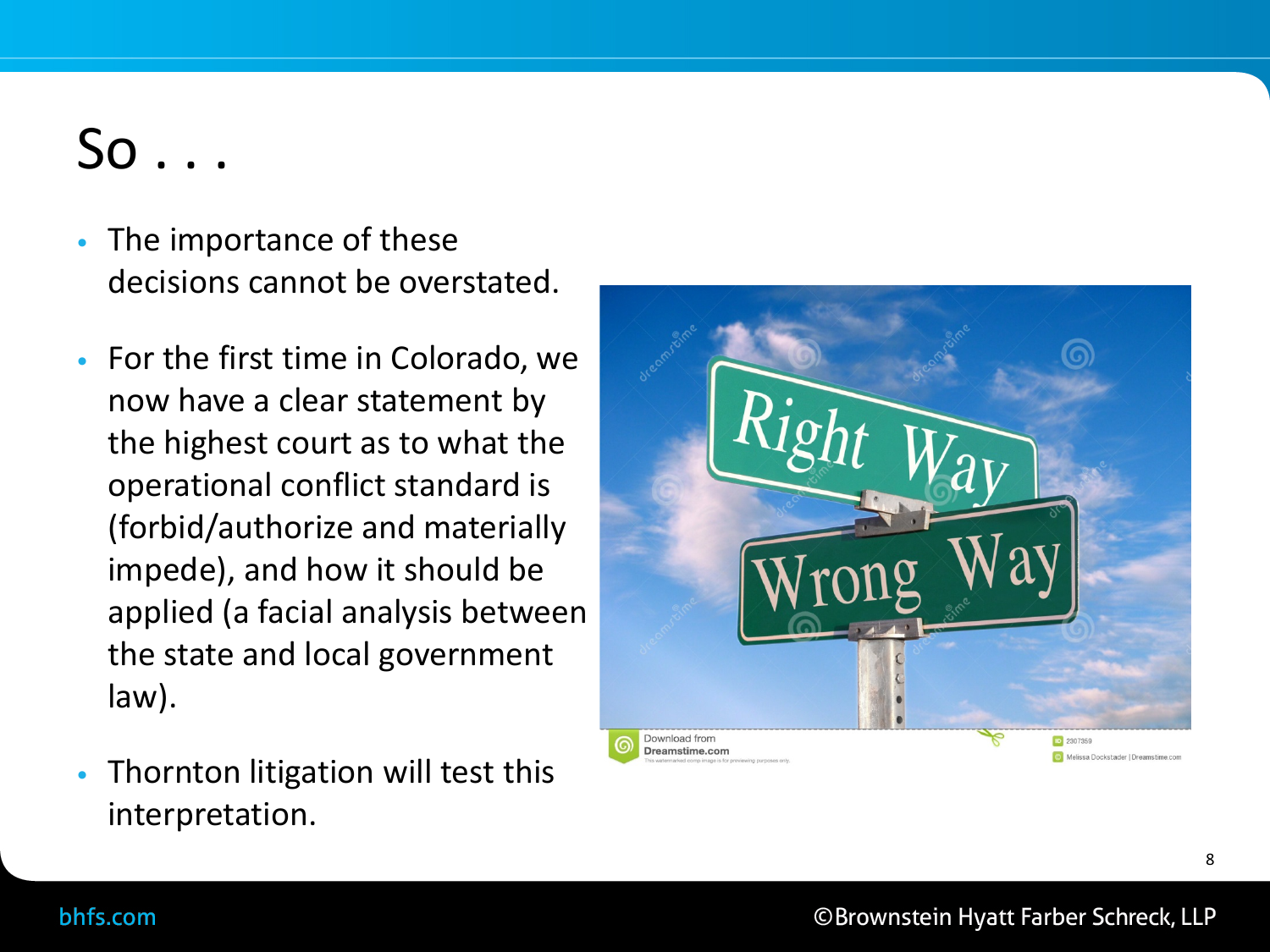## Performance Based Standards

- Performance-based standards that do not on their face obviously conflict with COGCC regulations and are dressed up with land-use verbiage.
- "The special use is compatible with the surrounding area, harmonious with the character of the neighborhood, not detrimental to the immediate area . . . or future development of the area, and not detrimental to the health, safety, or welfare of the inhabitants of the area and the County."
- "The oil and gas operation will not significantly degrade the environment."
- Do these regulations conflict with COGCC regulations?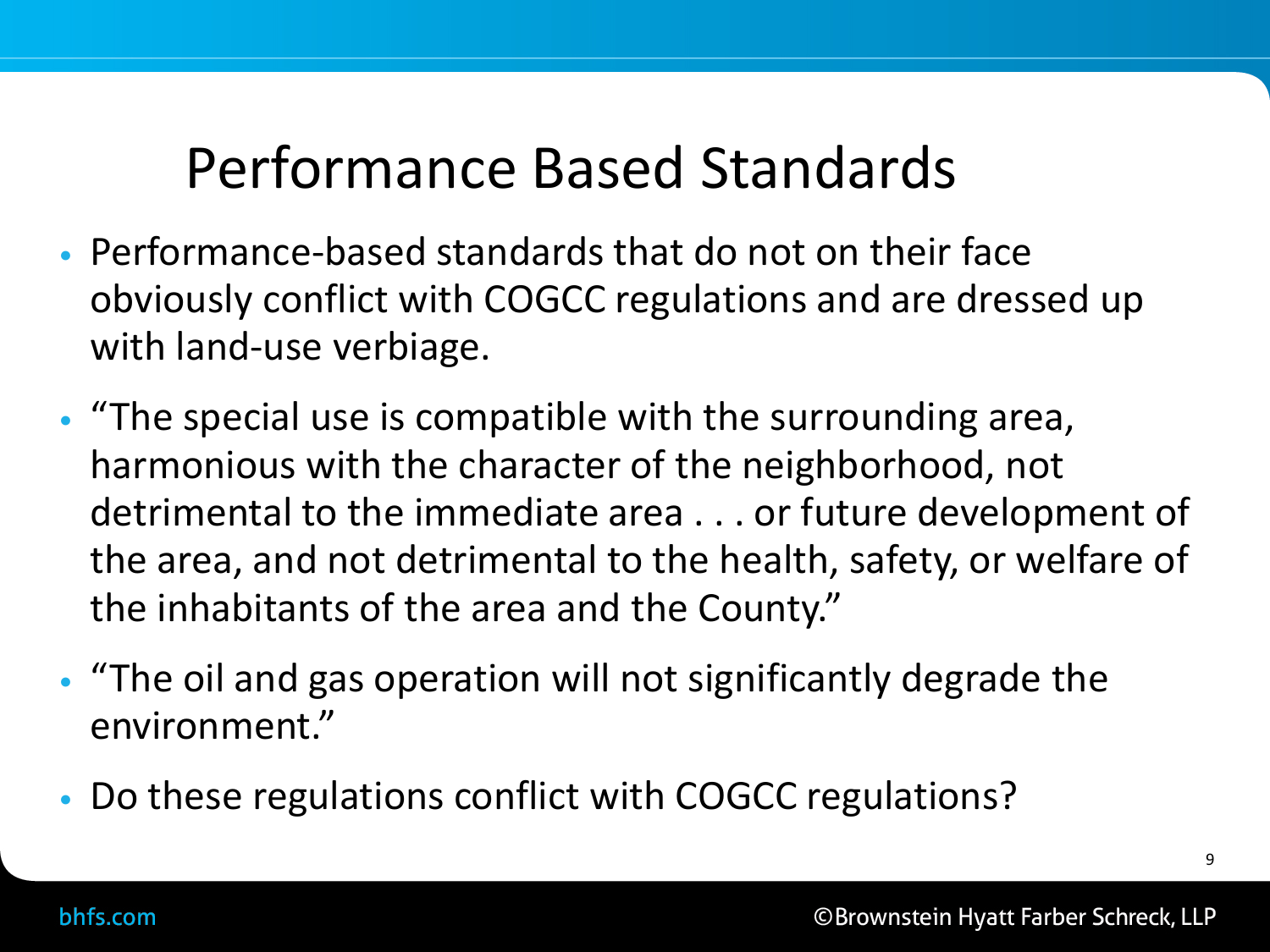#### Lafayette

- On March 21, 2017, Lafayette enacted the Climate Bill of Rights and Protections.
- "All residents and ecosystems in Lafayette possess the right to be free from all activities . . . including the extraction of coal, oil or gas . . . which threaten human physical and neurological systems."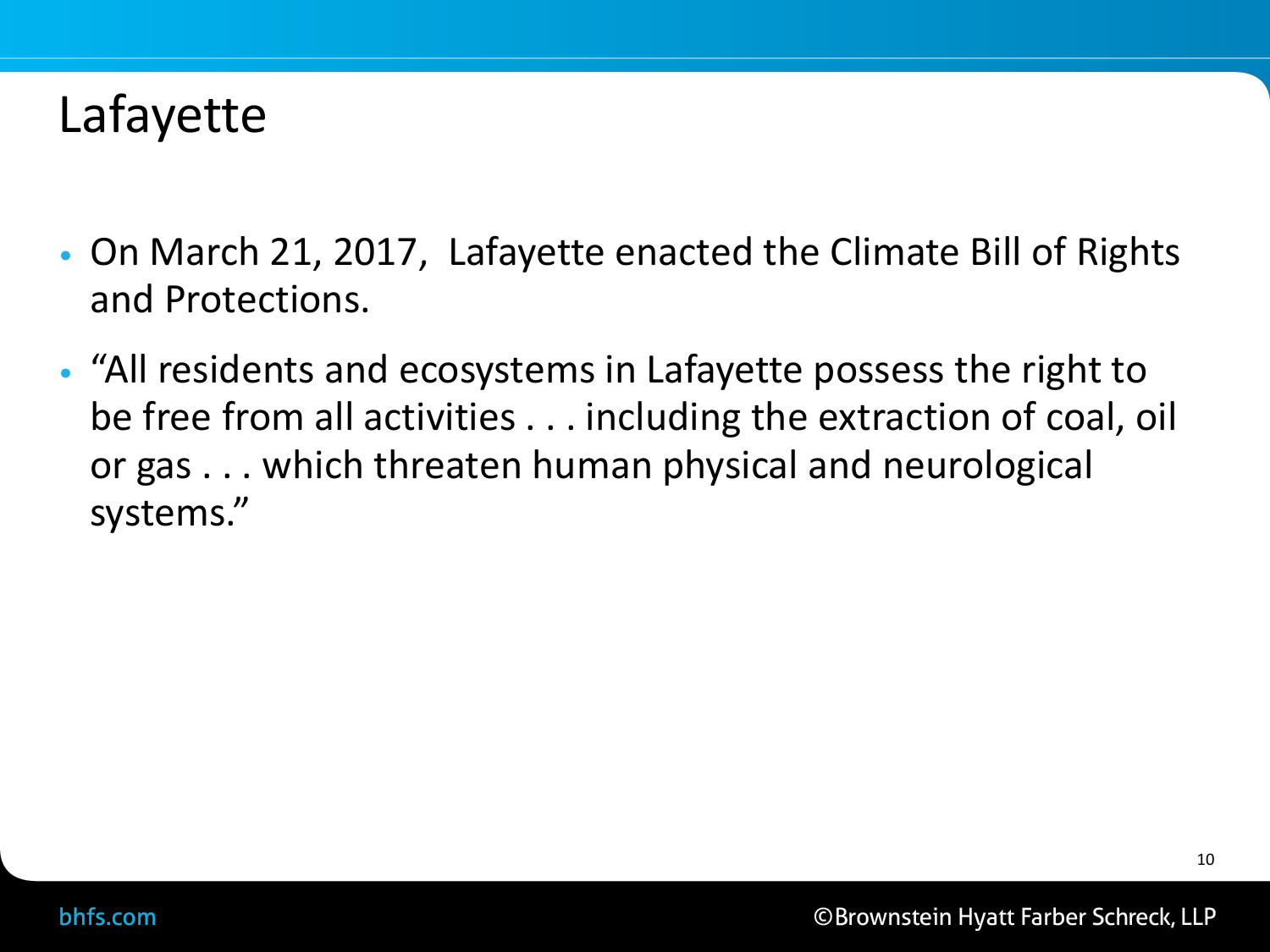# Lafayette (cont.)

- This "right" is now being advocated as a means to ban oil and gas without getting into the operational preemption doctrine.
- Courts have to date generally rejected arguments that there is a "right" to a healthy environment. *Lake v. City of Southgate*, 2017 WL 767879 (E.D. Mich. Feb. 28, 2017).
- But this is a legal theory that is not going away.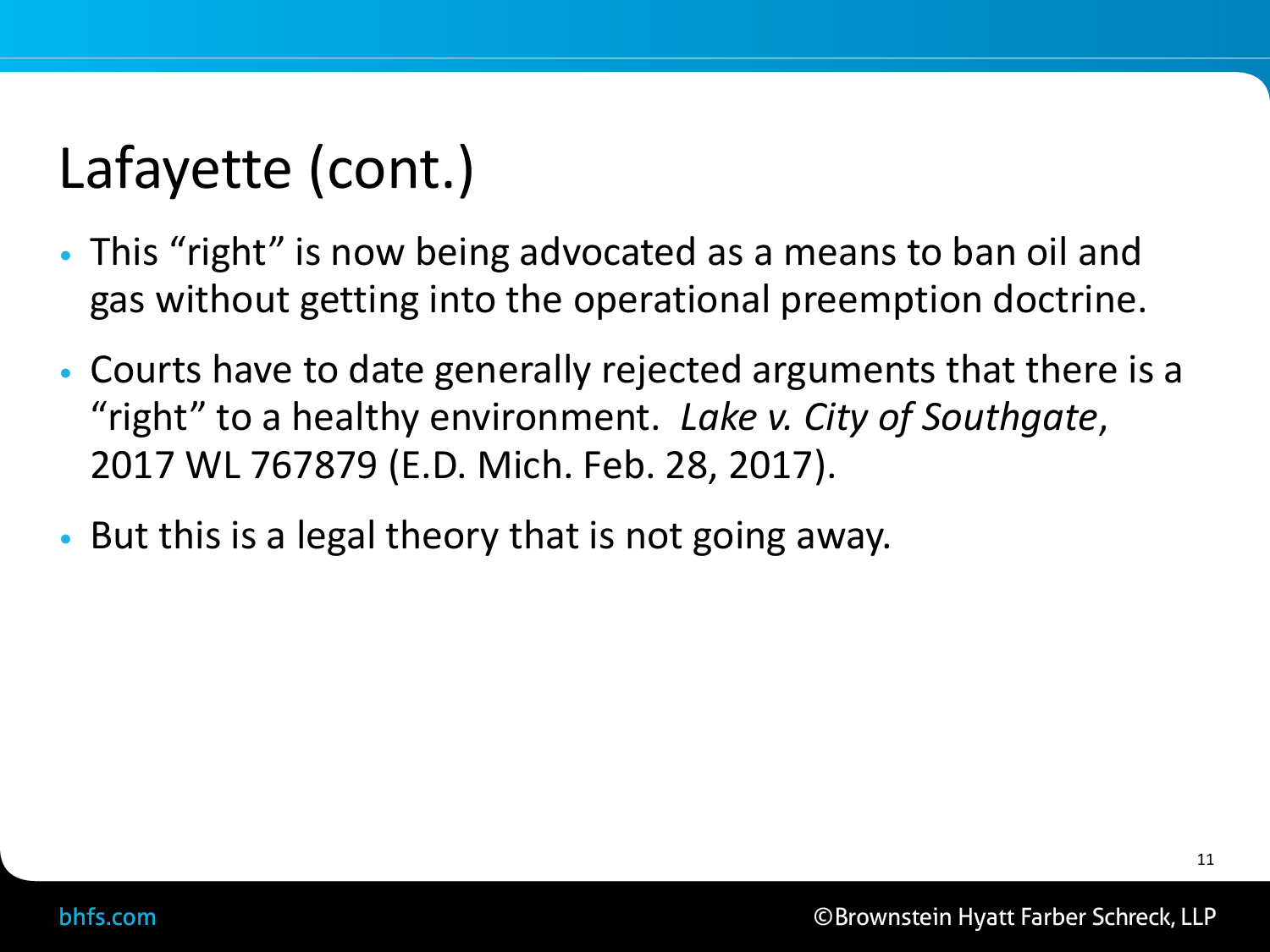### Moratoria

- Court struck down Fort Collins' five -year moratorium . . . but "we express no view as to the propriety of a moratorium of materially shorter duration."
- Left unresolved legality of moratoria of "materially shorter duration." One of the few issues left murky by the decisions.



• But the Court left good clues in its decision . . . .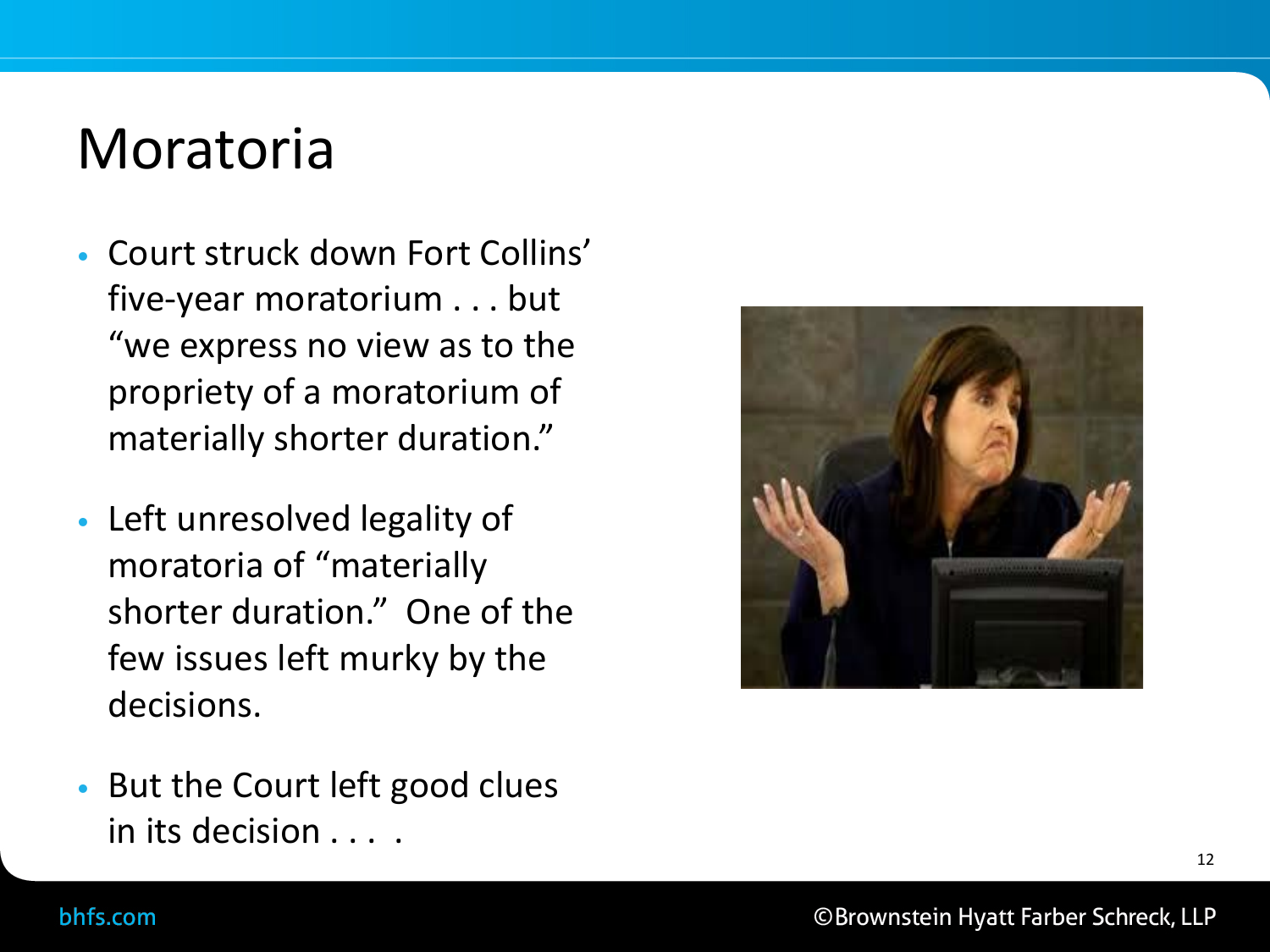## Proposed Legislation



©Brownstein Hyatt Farber Schreck, LLP

13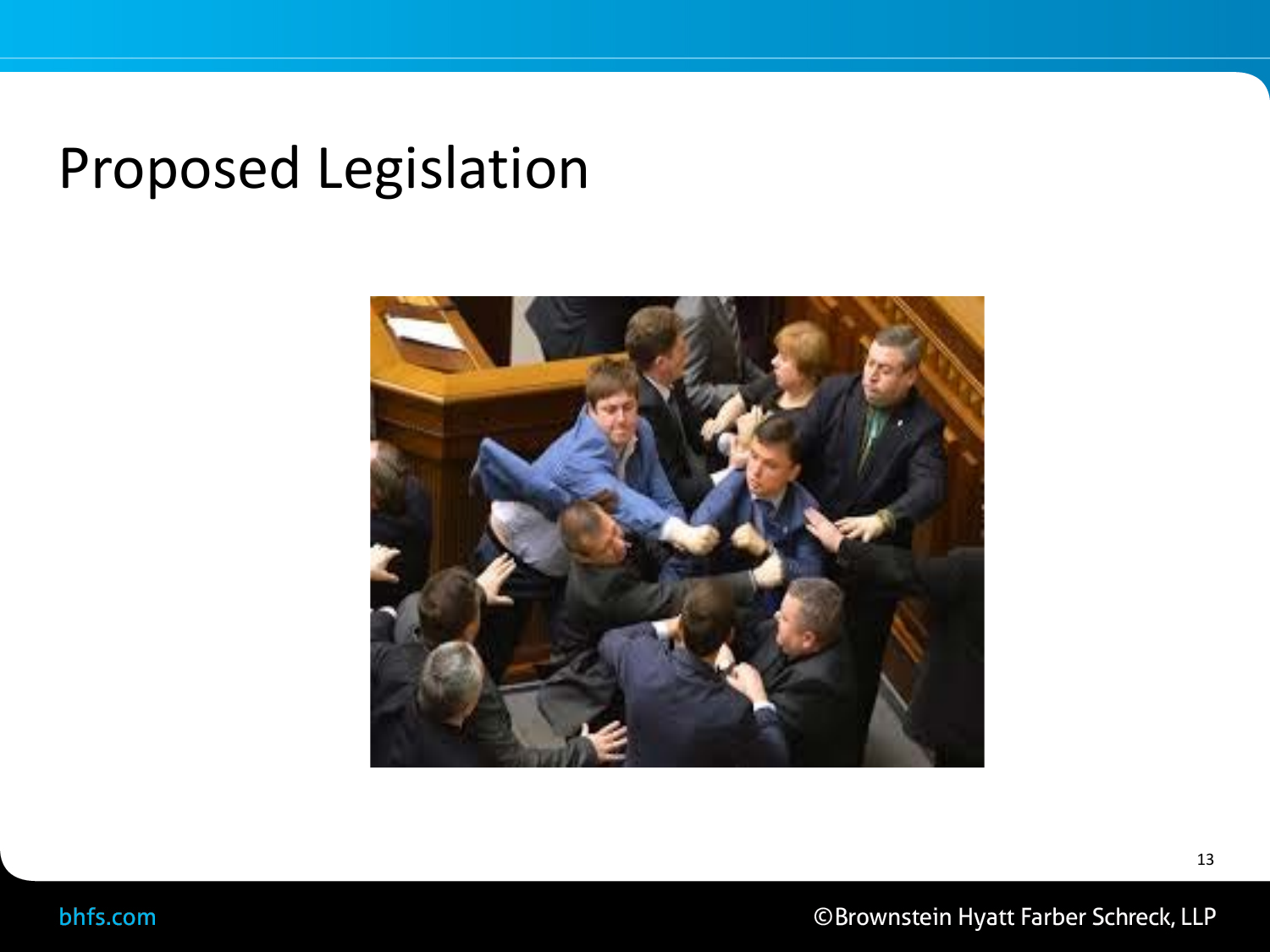# Legislation on the Horizon?

- Local Control Legislation? Operational preemption is created by state statute. If state law changes, so does the preemption test.
- Setback Legislation? Foote bill: location at least 1,000 feet from school property line and other high occupancy buildings.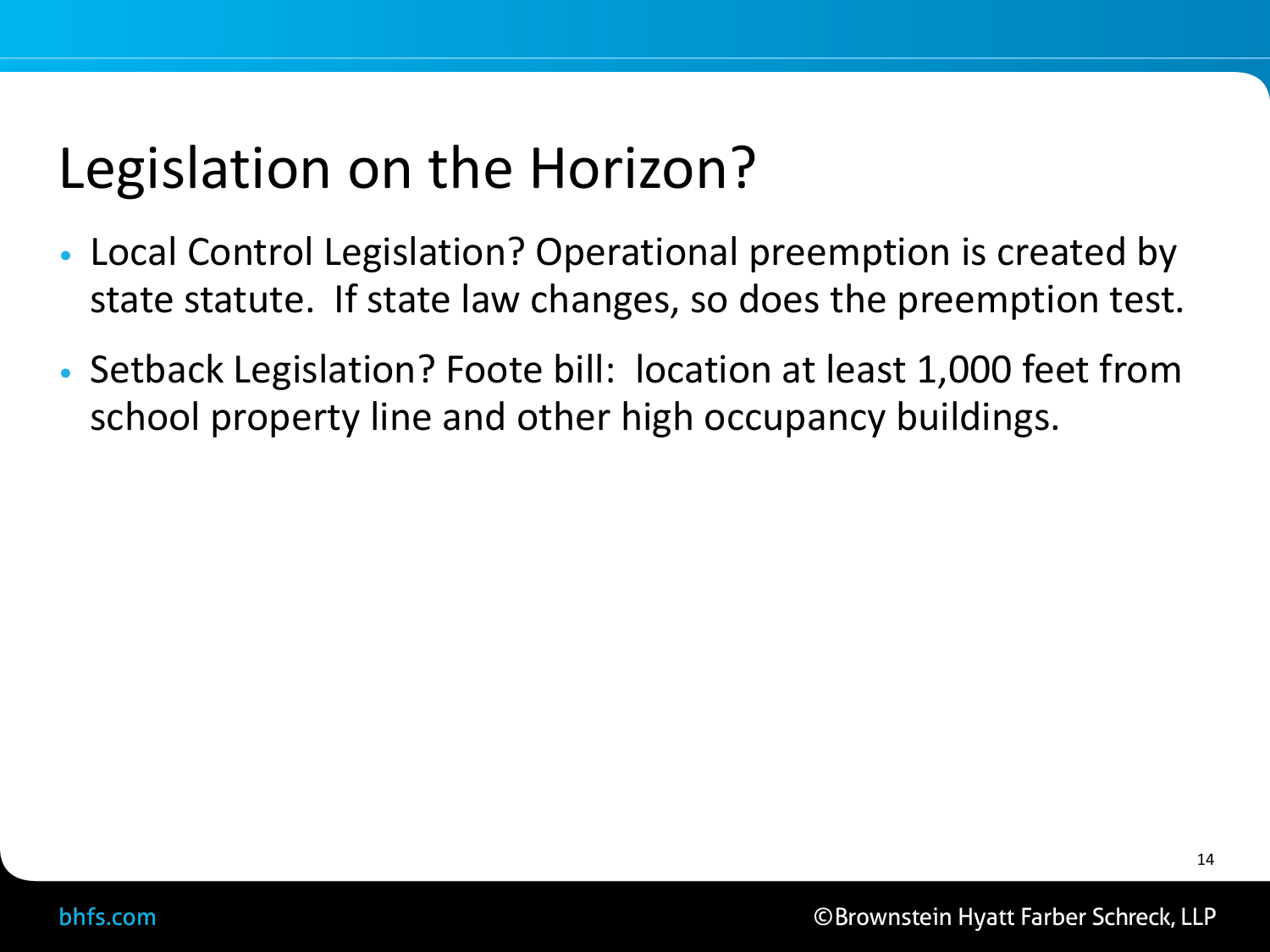# The Martinez Decision

- Now before the Colorado Supreme Court.
- The decision arose from a petition for rulemaking seeking a rule precluding the COGCC from issuing any drilling permits until "the best available science demonstrates . . . that drilling can occur in a manner that does not" impair the environment.
- The COGCC denied the petition because, among other reasons, it required consideration of environmental impacts alone rather than a balancing of multiple factors.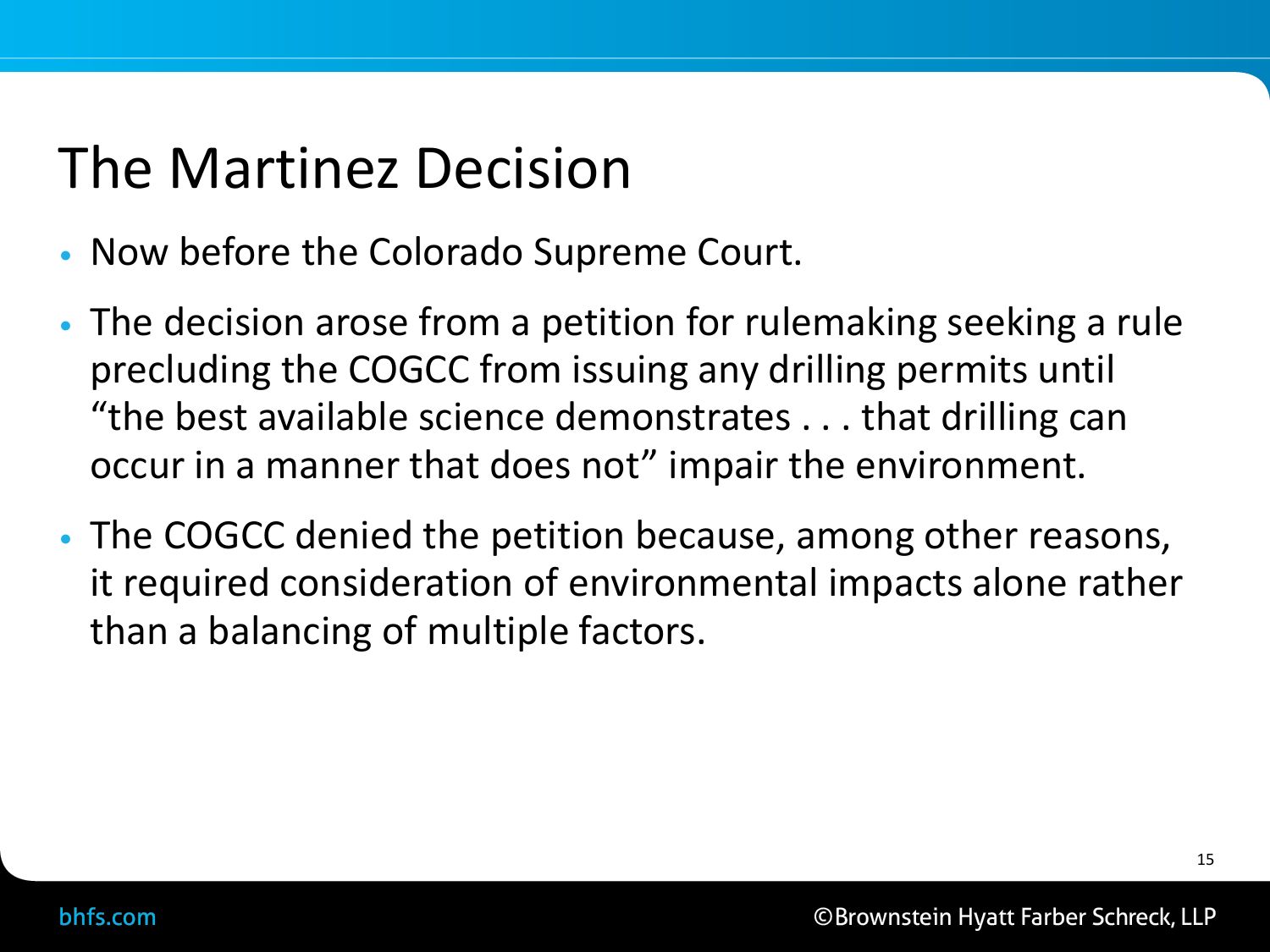# Martinez Decision (cont.)

- The Court of Appeals reversed, rejecting the historical balancing test and concluding that the Act required that all development and production should be accomplished with the focus on environmental impacts.
- Limited decision: court did not mandate that a rulemaking occur and certainly didn't suggest the outcome of any rulemaking.
- But it has huge implications if not reversed. Could be interpreted as mandating that the COGCC may not approve any rulemaking or permit that impairs the environment to any degree.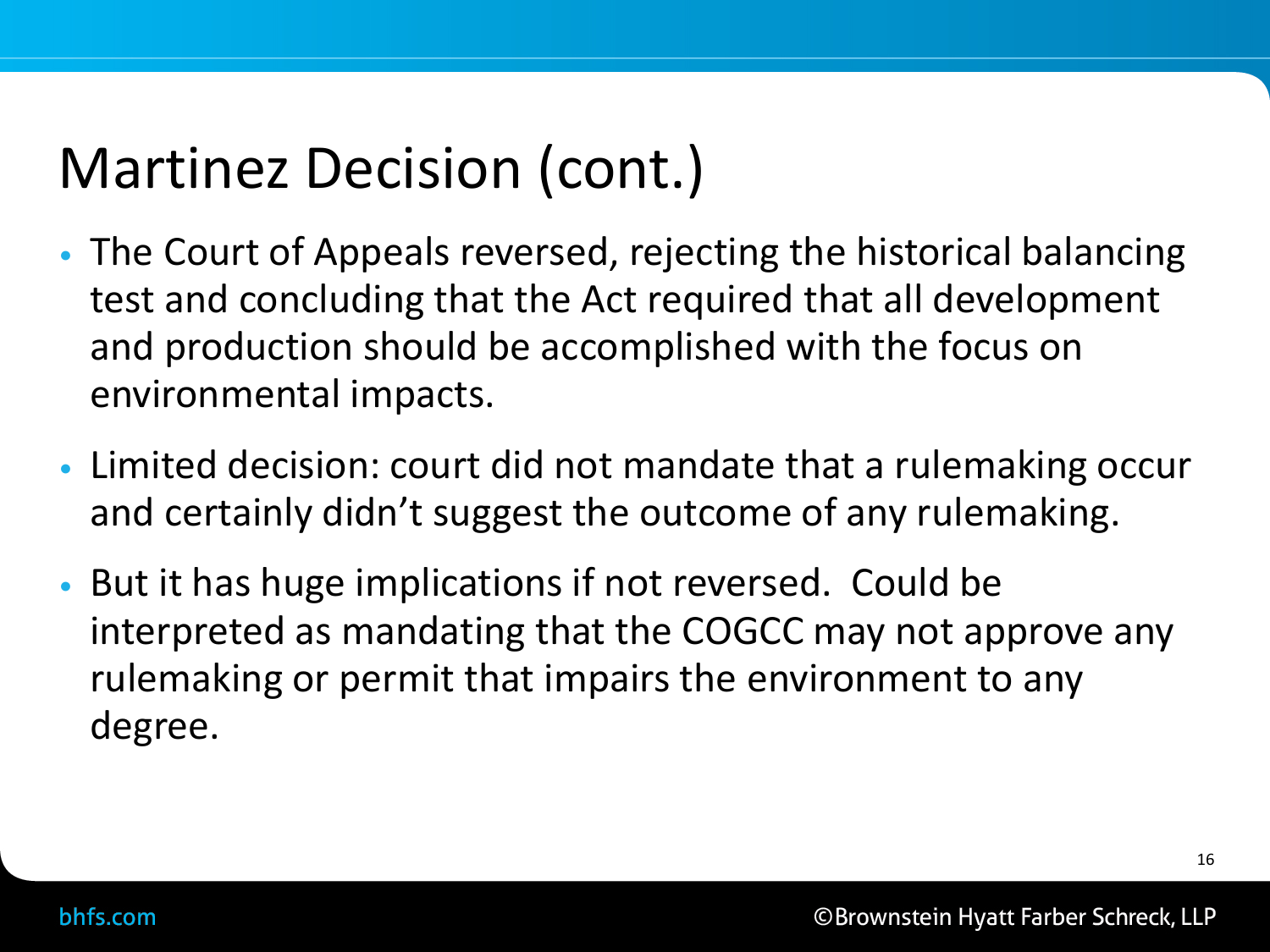## Martinez Decision—Grounds for Reversal

- Ignores multiple goals of Act.
- Ignores statutory language that environmental mitigation must be balanced with technical feasibility and cost effectiveness.
- Courts rarely second-guess agencies' interpretation of their enabling statute or the process by which agencies make complex decisions. Majority here did both.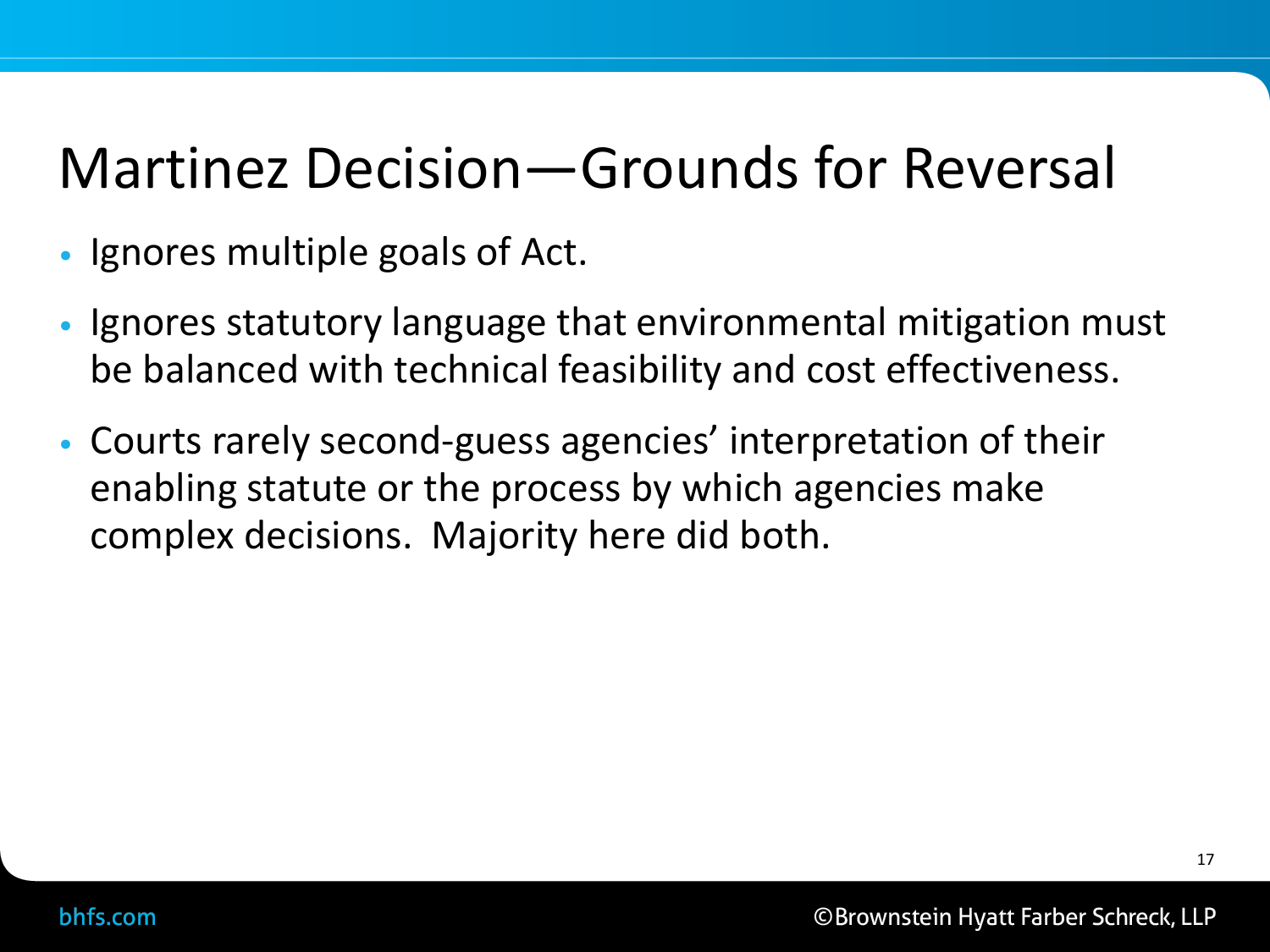## Amendment 71 Decision

- In Semple v. Williams, court held that Amendment 71 ("Raise the Bar") violated the Fourteenth Amendment by violating the "one person, one vote" principal.
- Court found that the 2% signature requirements from each of the State's 35 senate districts was unconstitutional because voter population varies widely between state senate districts.
- Court issued an injunction striking the 2% requirement in the November 2018 election.
- State has filed an emergency appeal with the Tenth Circuit.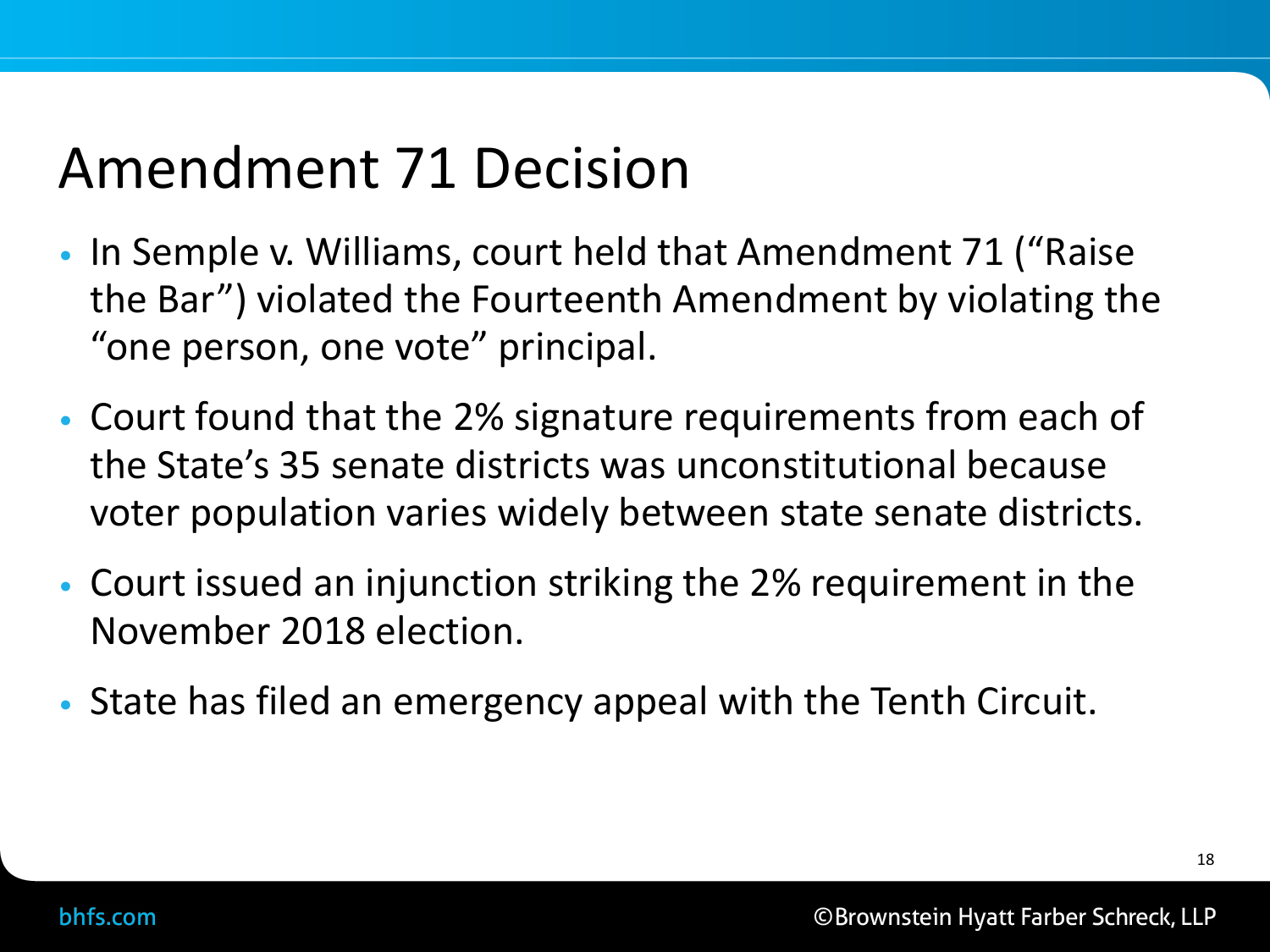## Ballot Measures

- Important dates: April 6 (filing deadline), April 18 (last Title Board meeting), August 6 (all signed initiative petitions must be filed), Sept. 10 (Secretary must certify ballot), Nov. 6 (general election).
- *Initiative #97:* Seeks to create buffer zones whereby new oil and gas production not on federal land must be 2,500 feet from homes, schools, water bodies. In litigation.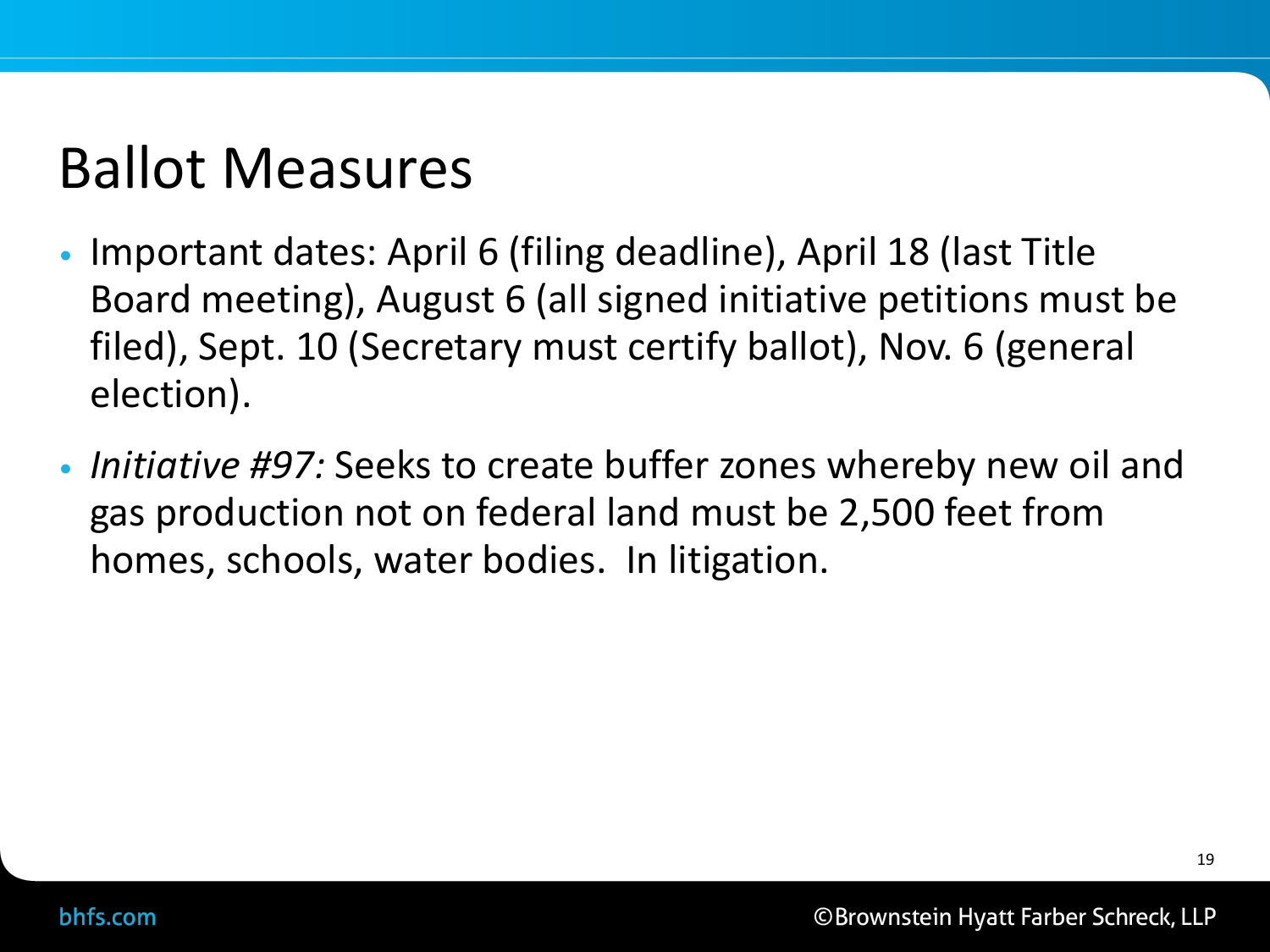# Ballot Measures (cont.)

- *Takings Initiatives #108-113*: property can't be reduced in fair market value by government(at all or by more than 10 percent), or damaged by restricting uses without just compensation.
- Local Government Control Initiatives *#178-181*: affirms that local governments can regulate certain surface aspects of oil and gas development so long as the regulation does not conflict with state law and does not otherwise impose conditions that are not technically feasible or economically practicable.